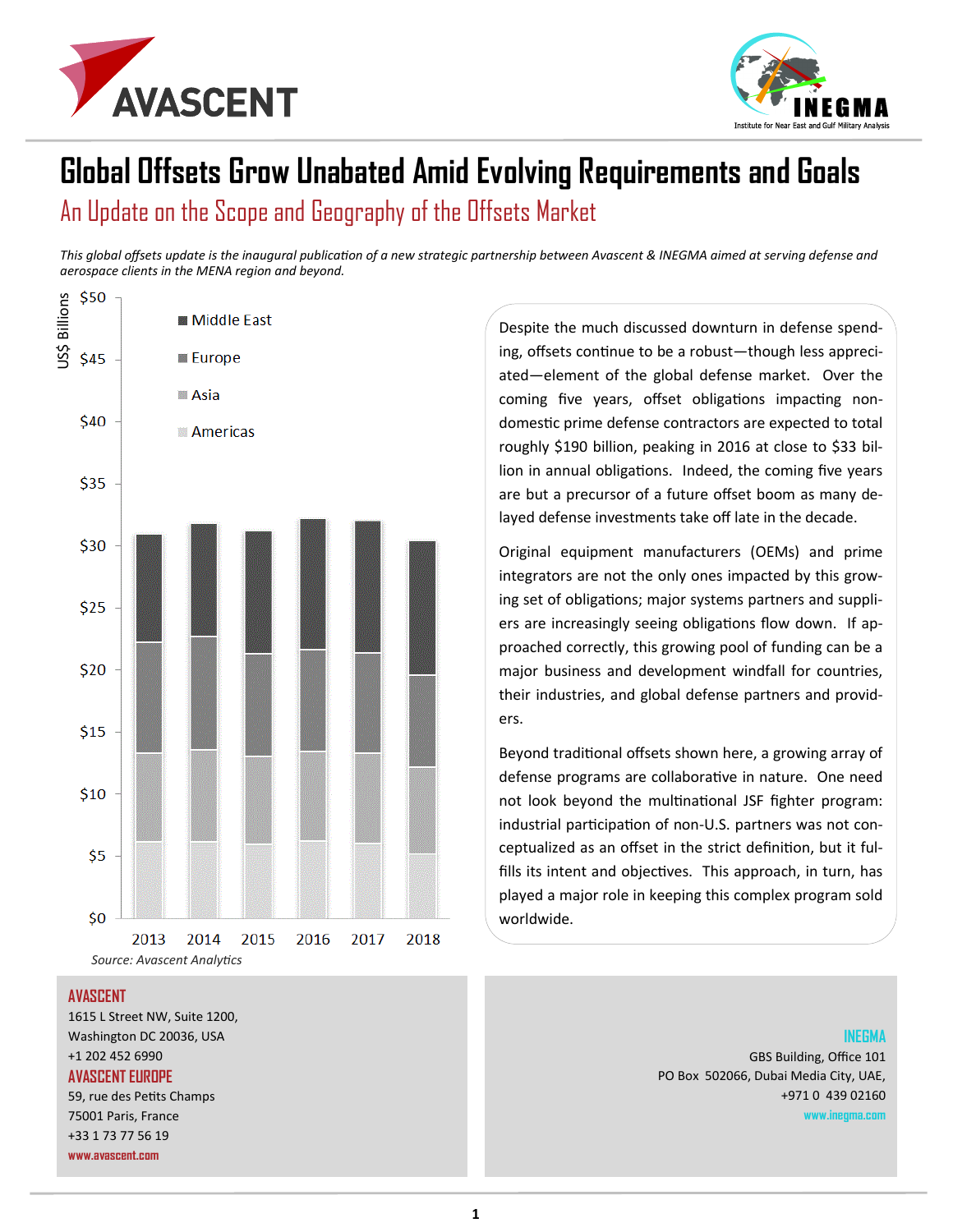



Our most recent assessment of the global defense offset market is consistent with past reports published with Avascent's strategic communications partner Fleishman-Hillard. In 2014, the top seven offsets markets, notably Saudi Arabia, UAE, and India along with several others are expected to generate over 60 percent of obligations accrued.

These countries are characterized by a strong interest in high-technology solutions and can boast of solid defense budgets underwriting major defense re-capitalization and modernization efforts across the air, land, and maritime domains. Alongside the spending aspect, many of these countries are in the process of modifying their offset requirements and goals, challenging global defense OEMs and integrators to find increasingly innovative and technology-driven approaches to offsets retirement.





Offsets are driven by programs across the operational spectrum, though airborne—including both rotor and fixed wing aircraft—and missile defense programs feature prominently in the coming period. In the maritime domain, offset programs tend to be driven by the most complex engineering tasks such as undersea warfare, electronics and weapons systems, while many emerging countries have mastered shipbuilding, so much so that they are keenly eyeing export markets themselves.

| <b>AMERICAS</b>                               | ASIA                      | EUROPE                            | <b>MENA</b>                 |
|-----------------------------------------------|---------------------------|-----------------------------------|-----------------------------|
| <b>Brazil: Type 26 Frigate</b>                | South Korea: AH-64        | Turkey, Netherlands, Italy; CH-47 | Saudi Arabia: F-15A         |
| <b>Canada: Maritime Helicopter</b><br>Program | India: C-17               | <b>Turkey: S-70/T-70</b>          | UAE: Future Fighter Program |
| Canada: Search & Rescue<br>Aircraft Program   | India: Scorpene Class Sub | Turkey: Missile Defense System    | <b>UAE: THAAD</b>           |

Increasingly, some of the leading offset generators are seeking more than trailing services and maintenance, repair and overhaul (MRO): playing a role in assembly, components, and inserting themselves into the global defense supply chain is the preferred direct offset course. While motivations for this approach are clear, the required technology transfers are difficult, and some observers question the long-term viability of a multitude of small-scale defense industries with little sustained domestic demand. Specialization in the defense sector, or a broader pool of offset fulfillment opportunities, a concept proven by a number of countries, may be one way to address these goals and develop self-sustaining markets.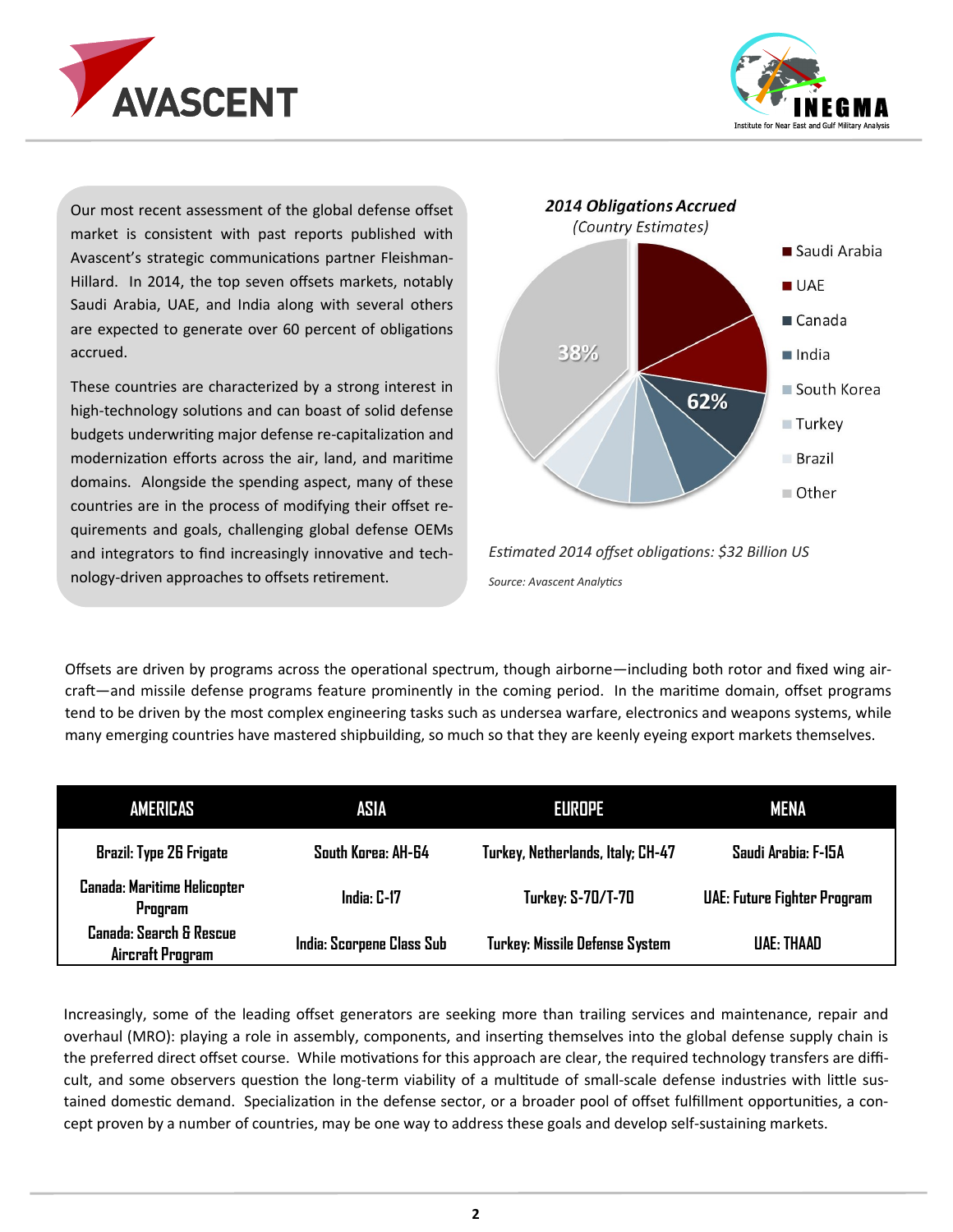



# **Findings**

The outlook for offsets is ever-evolving, as is the nature of the defense industry. A few countries in this pool are facing notable currency devaluation or cuts to defense budgets, constraining buying power. Others have experienced delays in major platform acquisitions, as is the case of Brazil. Another grouping of countries is embarking on domestically-driven investment efforts. Despite these countervailing trends, the offset market continues to expand as additional countries consider offsets or sharpen their requirements, while industry struggles to keep pace. Facing these hurdles, industry's approach must continue to focus on:

- Elevating offsets to a strategic priority
- Educating internal stakeholders
- Being visible to key audiences
- Implementing robust business fundamentals
- **•** Effectively leveraging partnerships

### **Methodology**

Data on offset obligations is derived from the Avascent Analytics International Defense Database, a proprietary data and decision support tool on international defense sales. Using past and projected future sales as the baseline, Avascent derives offset obligations:

- Defined sales for countries with an active offset policy
- Segmented sales by contractor, country, size, and sales type
- Applied country specific offset criteria
- Adjustments to Avascent's projections were made for sales not subject to offsets or where offsets have been satisfied as part of a joint program (e.g., trade between members of the European Union) and for programs where a sale is anticipated in the future, but no contract has been awarded
- For additional information on past studies visit www.strategicoffsets.com

### **ABOUT AVASCENT**

Avascent is the leading strategy and management consulting firm serving clients operating in governmentdriven markets, and is based in Washington D.C. with offices in Paris. Working with corporate leaders and financial investors, Avascent delivers sophisticated, fact-based solutions in the areas of strategic growth, value capture, and mergers and acquisition support. With deep sector expertise, analytically rigorous consulting methodologies, and a uniquely flexible service model, Avascent provides clients with the insights and advice they need to succeed in dynamic customer environments.

### **ABOUT INEGMA**

INEGMA is a strategy and security consultancy, research house, and leading conference organizer in defense, security, and risk areas, with customized research and media services applicable to the defense industry worldwide. Headquartered in Dubai, with offices in Beirut, Lebanon, the UAE and Brussels, INEGMA brings together the reach of a strong international network with specialist expertise and proven competence across a spectrum of advisory areas. These include, but are not exclusive to, political security, risk mitigation, strategic communication and defense trade.

**www.avascent.com**